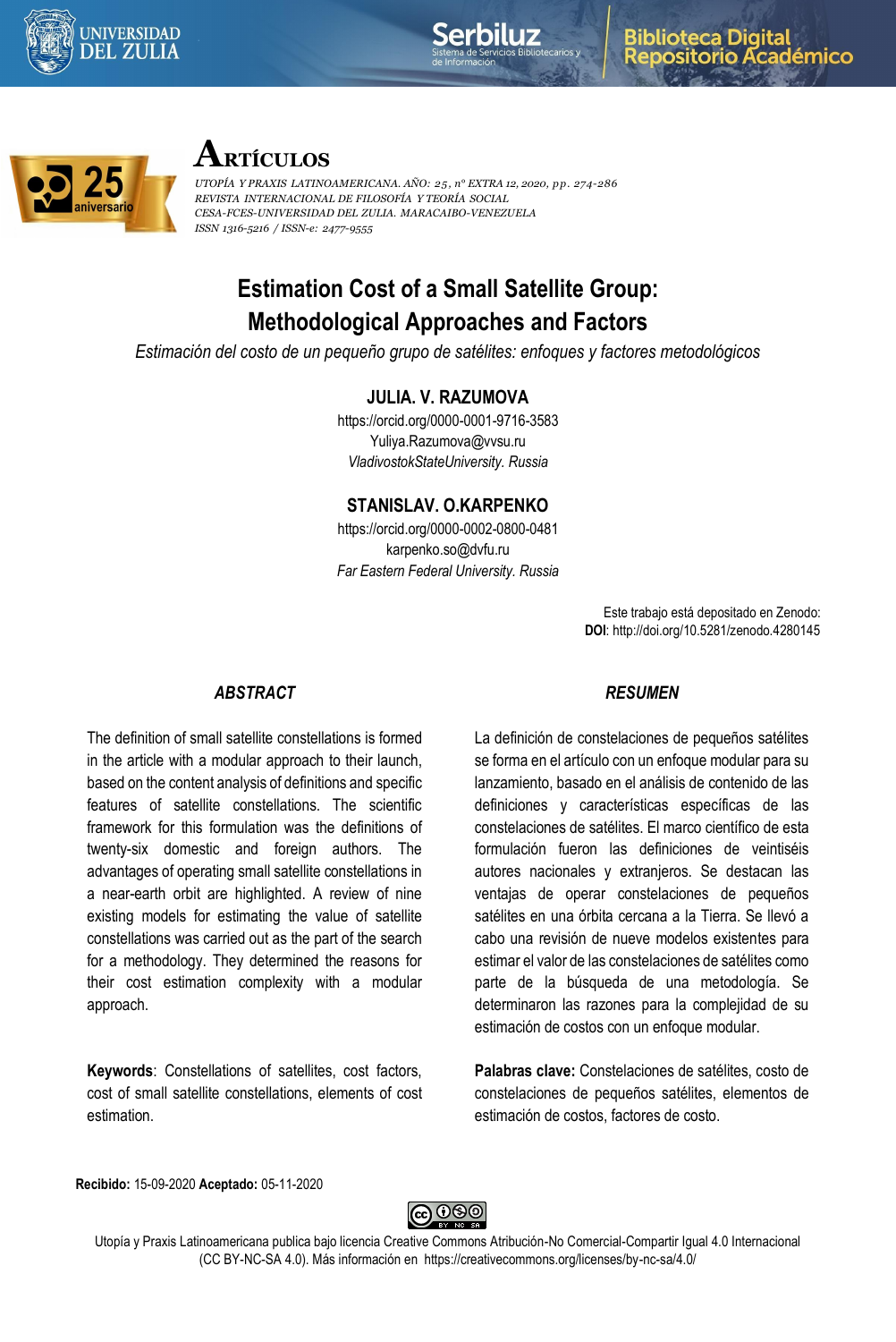## *INTRODUCTION*

The positive dynamics of demand for services provided by satellite systems for various purposes is determined by the informatization of economic relations. At the same time, the competitiveness of firms providing these services is determined by ensuring a constant increase in service quality, namely, the clarity of satellite communication lines, television, the accuracy of object positioning, high resolution of images of the Earth remote sensing, the efficiency of services, the duration of repeater satellite presence, phones, and frequency of data change in the satellite reception area. All this leads to the need to develop new technological and design solutions, to search for new methods and approaches to the design, construction, development, operation and disposal of satellites (Iraci&Gnam: 2018).

One of the tendencies that makes it possible to reduce the cost of satellites, while maintaining their high efficiency, is the abandonment of expensive medium and heavy satellites in favor of small and ultra-small spacecraft. This will make it possible to replace high-orbit vehicles with low-orbit small satellite constellations. The expected reduction in the size of satellites and the organization of serial production provides production cost decrease due to the production of large batches and launching into orbit cost decrease due to the launch cost reduction, the possibility of using cluster launches, the increase of service provision efficiency and coverage of a large area.

The originality of the research results presented in this article is represented by the generalization and systematization of approaches to the definition of satellite constellations, a review of special-purpose economic models for estimating the cost of satellite constellations, identifying the factors affecting the cost of satellite constellations and the barriers in cost estimation. The high interest of potential investors, users, researchers and practitioners in economic organization changes and in implementation of satellite communications suggests that the research results can be applied in the development and assessment of small satellite constellation effectiveness of the functioning.

The purpose of the article is to summarize the accumulated knowledge in terms of theoretical foundations, methodological approaches to assess the effectiveness and the factors affecting the cost of small satellite constellations.

The study of the essence of satellite constellations was carried out on the basis of research by the following scientists: K. McInnes(McInnes: 1995, pp.1215-1217), S. Mayus, H. Lyuh, M. Puruker(Maus et al.: 2006, pp.397-407), S.M. Batheny, D. Entehabi., Castelli F. (Bateni et al.: 2013, pp.950-968), Specht S., Mania M., Skora M., Specht M. (Spechtet al.: 2015, pp.9-14), Vatalaro F., Corazza J.E., Kaini K. (Vatalaroet al.: 1995, pp.291-300), IlyinS.S., Lukin V.V., and ShumilovYu.Yu. (Ilyinet al.: 2018, pp.199-223). It is noted that in the field of satellite constellations of artificial earth satellites, carrying out single and multiple coverage of the earth surface, one can note the works devoted to the systems Navstar, and Iridium (Richards: 1980, pp.2- 6;Lawton:1987, pp.32-36; Furniss: 1991).

To calculate and analyze the cost of satellite constellation manufacturing and putting them into low-earth orbit, we used the data on the cost of payload launching into orbit. It should be noted here that the computational methods that make it possible to calculate effectively the cost of satellite constellations are underdeveloped according to A.A. Afonin (Babishin: 2010). As a rule, scientific research deals with the technical parameters of efficiency and usefulness. In this issue, the authors appealed to the works by Babishin V.D., Koshel A.V., Richards, and G. Navstar (Nanoset al.: 2003, pp.1706-1715; Koshel': 2006, pp.69-73; Babishin: 2010), which take into account the total criterion of the generalized cost with the cost of developing, manufacturing and operating the system for a certain time.

To identify the factors affecting the cost of satellite constellations, in addition to scientific sources, we studied and analyzed publicly available data posted on the following official websites: O2Consulting, Gunter's Space Page, The Aerospace Corporation, Arianespace SA, European Space Agency, Glavkosmos JSC, State Corporation "Roscosmos", and the Space Organization.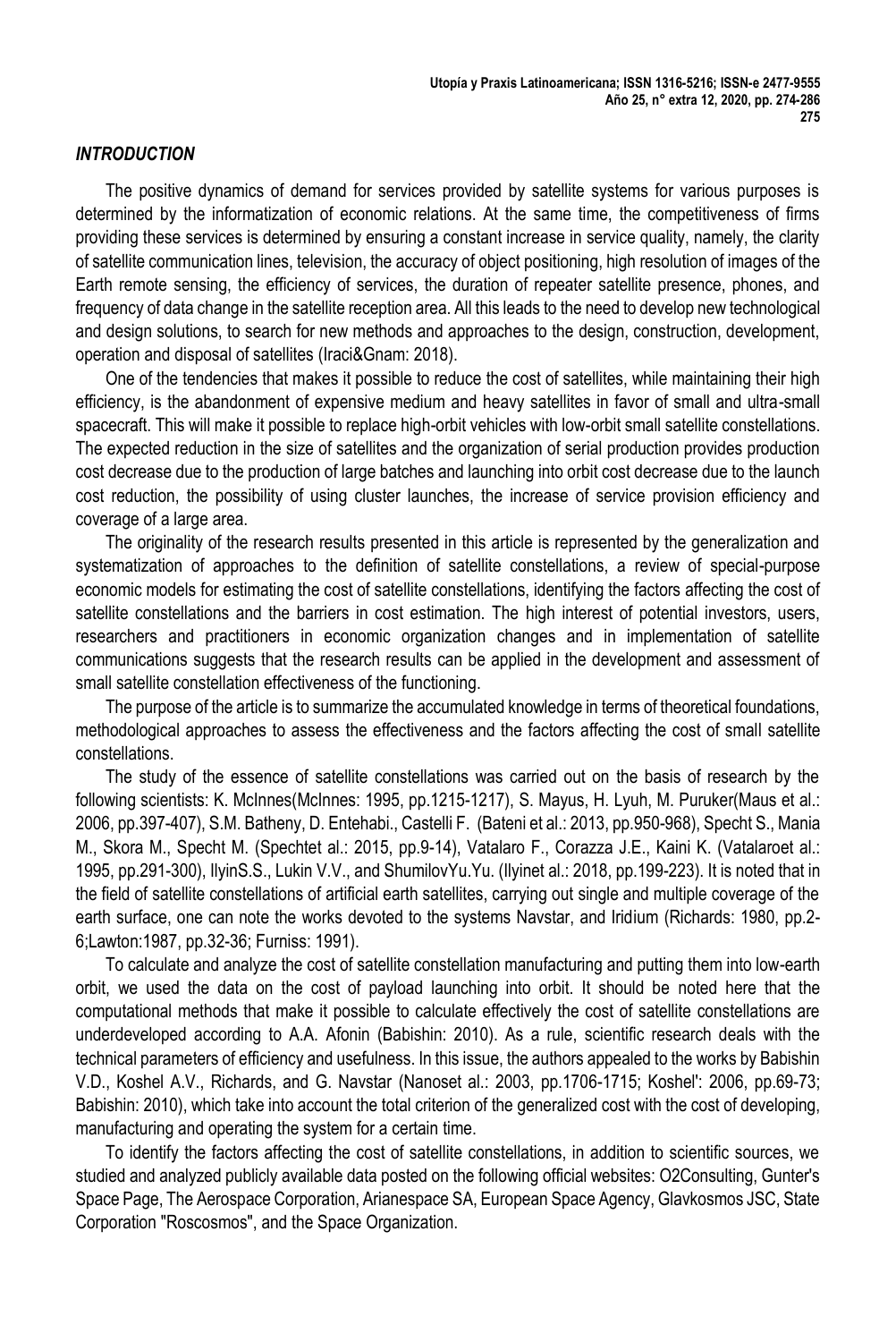## *METHODOLOGY*

The following methods were used in the course of the study. To process bibliographic sources in the field of satellite constellation determination they used content analysis, systematization, grouping in chronological, logical, thematic sequence. At this stage, the articles in scientific periodicals and journals were selected that were placed in international databases using the keywords indicated in the article during 1995 - 2017.

To estimate the cost of a satellite constellation, they analyzed publicly available economic models for special purposes, such as: USCM8, NICM (NASA Instrument Cost Model), Quick Cost, Software Cost Estimating Model (COCOMO 81), NAFCOM (NASA Air Force Cost Model), атакже Exploration Architectures Operations Model (ExAOCM), TRANS-COST, A-PICOMO and SSCM (Small Spacecraft Cost Model), their characteristics are provided. During the study of a series of mathematical calculations that link the cost of a spacecraft with physical, technical and operational parameters, the methods of cost calculation, cost analysis, factor analysis were taken into account, the elements of which are involved in the construction of mathematical models.

## *RESULTS*

## **Essence and specificity of small satellite constellations**

At the dawn of the space age, all spacecraft were unique and were assembled from unique elements. With the development of the rocket and space industry, the increase of satellite constellations in low-earth orbit and the commercialization of the industry, more and more attention has been paid to the development of both unified instruments of assembly units and systems, and entire platforms equipped with a full range of service systems. Researchers note the Molniya satellites (Russian communication satellites) as the earliest satellite constellations, which have been active since 1965, and Sozvezdie - since 1968. Among foreign works in the field of satellite constellations of artificial Earth satellites, performing single and multiple coverage of the earth surface, one can note the works devoted to the systems Navstar, and Iridium (Richards: 1980, pp.2-6; Lawton:1987, pp.32-36; Furniss: 1991).

The first major work in this direction appeared in the works by G.V. Mozhaev(Mozhaev: 1972, pp.833- 840). Following these works, the works by Sh.I.Galiev and V.I. Zabotin appeared, which studied satellite constellations located in equally high circular orbits (Galiev&Zabotin: 1990, pp.102-108; Galiev&Zabotin: 1992, pp.117-120; Galiev&Zabotin: 1993, pp.66-74; Zabotin:1994, pp.70-77; Dulliev&Zabotin: 2003, pp.616- 621).

At the same time, there are many options both in domestic and foreign literature to define the concept of "satellite constellations". Table 1 shows the author's definitions of the satellite constellation. When comparing the definitions of "satellite constellation" by domestic and foreign authors, the features of satellite constellations are highlighted. It should be noted here that some authors consider satellite constellations as a certain group of artificial Earth satellites in a certain orbit, while other authors clarify that a satellite constellation is created to solve a specific mission, however, few of them highlight the features of technical solutions, the presence of functions and coverage area.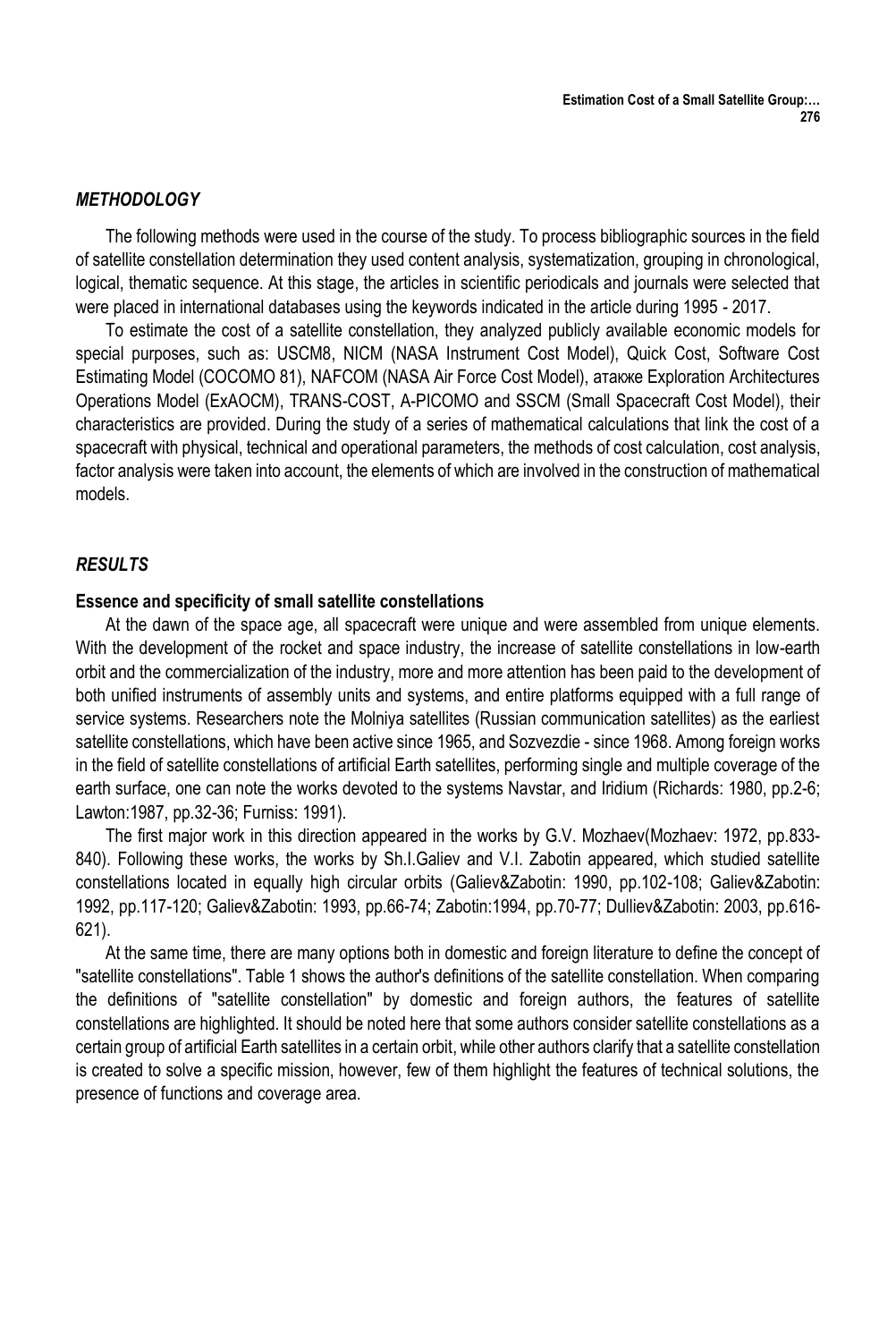| Author                                                                            | Definition                                                                                                                     |                          | Signs          |               |
|-----------------------------------------------------------------------------------|--------------------------------------------------------------------------------------------------------------------------------|--------------------------|----------------|---------------|
|                                                                                   |                                                                                                                                | Technical solution       | Functional     | Coverage area |
|                                                                                   | Russian definitions                                                                                                            |                          |                |               |
| Banket V.L.<br>(Banket:2015, pp.125-<br>139)                                      | Satellite constellation - a group of jointly working satellites.                                                               |                          |                |               |
| Voloshin V.I., Levenko<br>A.S.<br>(Voloshin&Levenko:20<br>17, pp.2000-2002)       | A satellite constellation is a group of artificial satellites working together.                                                | $\overline{\phantom{a}}$ | $\overline{a}$ |               |
| I.S. Germatenko<br>(Germanenko: 2014,<br>pp.14-18)                                | A satellite constellation - a set of all satellites located in space, included in the<br>system from their constellation       | ÷,                       |                |               |
| Shherban'l.V.,<br>KonevD.S<br>TolmachevS.A.<br>(Shherban' et al.:<br>2015         | Satellite constellation - satellites with the same technical data included in the<br>constellation.                            | $\ddot{}$                | ÷,             |               |
| IlyinS.S.,LukinV.V.,<br>ShumilovYu.Yu. (Ilyin<br>et al.: 2018, pp.199-<br>223)    | Satellite constellation - a set of spacecraft used in a particular space system.                                               | $\ddot{}$                |                |               |
|                                                                                   | Foreign definitions                                                                                                            |                          |                |               |
| Vatalaro F., Corazza<br>J.E., Kaini K. (Vatalaro<br>et al.: 1995, pp.291-<br>300) | A satellite constellation is a group of artificial satellites working for the benefit<br>of one mission.                       |                          | $\ddot{}$      |               |
| McInnes K.<br>(McInnes: 1995,<br>pp.1215-1217)                                    | Satellite constellation - a set of spacecraft located in the same orbit, which are<br>united by one target.                    | ÷.                       | $\ddot{}$      | $\ddot{}$     |
| Mayus S., Lukh H.,<br>Purucker M. (Maus et<br>al.: 2006, pp.397-407)              | A satellite constellation refers to the satellites with similar technical data,<br>pursuing the same goal.                     | $\ddot{}$                | $\ddot{}$      |               |
| Bateni S.M., Entehabi<br>D., Castelli F. (Bateni<br>et al.: 2013, pp.950-<br>968) | Satellite constellation - a group of artificial earth satellites that covers a<br>specific area of the globe.                  | ä,                       | ä,             | ÷             |
| Specht S., Mania M.,<br>Skora M., Specht M.<br>(Specht et al.: 2015,<br>pp.9-14)  | Satellite constellation - a deployed constellation of satellites in a specific orbit,<br>which gives a certain amount of data. | $\ddot{}$                |                | $\ddot{}$     |

**Table 1.**Approaches to the definition of "satellite constellation"

The above stated definitions allow us to conclude that they do not take into account the features of modular satellite constellations, namely, the fact that modular-type satellite constellations can perform different functions, depending on the formulation of tasks. They may have similar technical solutions and differ in the coverage areas of the Earth. This conclusion made it possible to formulate the author's elements of a modulartype satellite constellation definition (small space platforms): a) it is a set of artificial earth satellites; b) with the same and similar engineering (technical) solution; c) with different functional purpose of modules within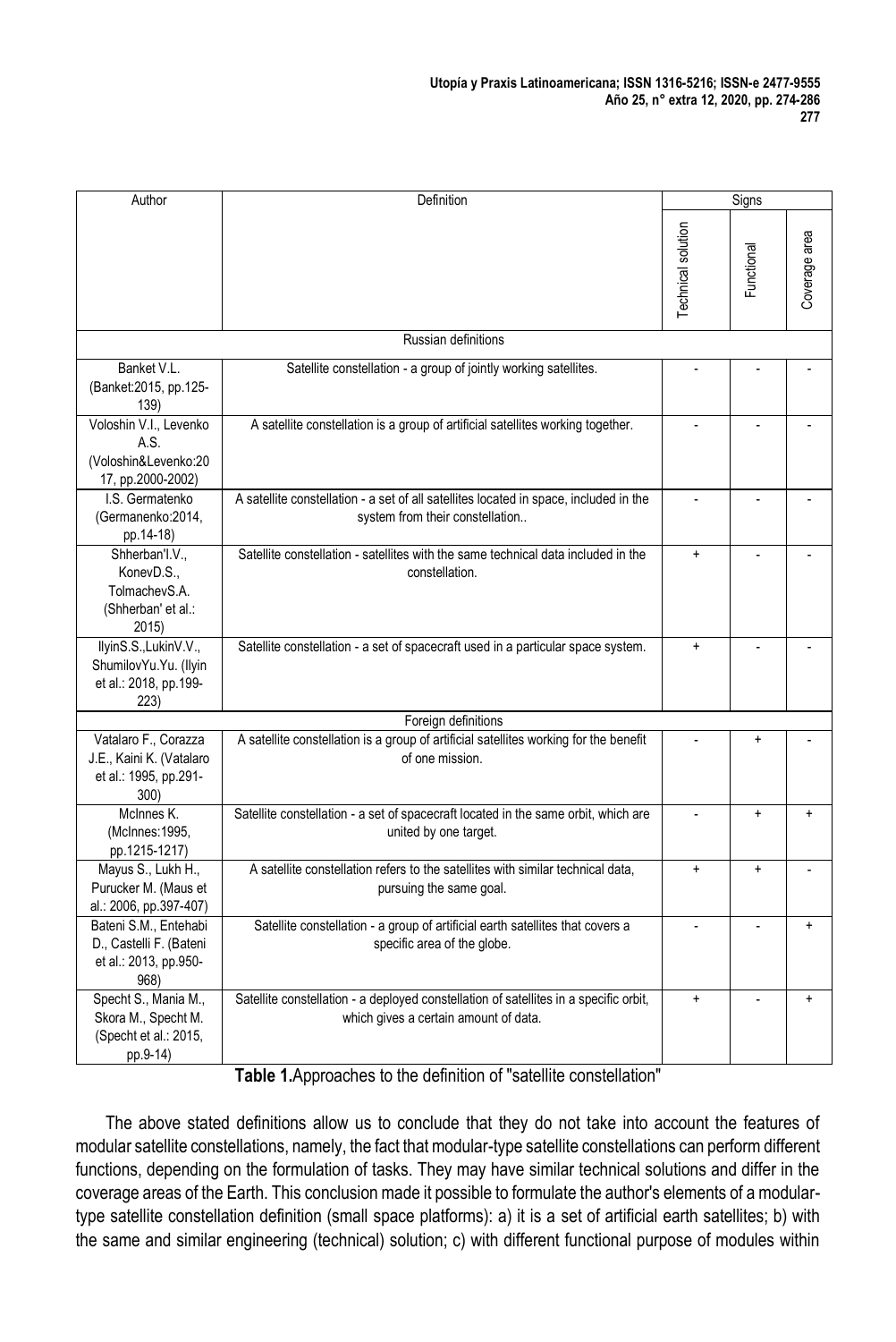one grouping; d) located in a certain orbit; e) covering a given area of the globe. In other words, these are microsatellite constellations with modular assembly. Each module in the complete set can have an independent functionality.

A satellite constellation is a commercially viable solution, unlike single satellites. Reliability is also noted: when several satellites are operating at once within the framework of a coordinated program, the possible loss of one device does not lead to the disruption of the entire mission. A wide range of both highly specialized and universal satellite platforms has already been developed. These platforms have different characteristics: Spacebus 4000, Eurostar 3000, Alphabus, Boeing 601, Boeing 702, SSL 1300, A2100AX, KAUR-4, DFH-4, DS-2000, Myriade, STAR bus, A2 100A, LUXOR (SmallGEO), Cubesat, Express 1000, Express 2000/4000, Navigator, Yacht, Universal space platform, and Carat. At the same time, the market for microsatellite platforms, i.e. the devices weighing up to 100 kg are almost not mastered yet.

The growing demand for small spacecraft makes it necessary to develop the corresponding infrastructure, also in terms of launches.

The mass of the spacecraft largely determines the possibilities of production localization at one enterprise or, conversely, the breadth of cooperation on a project; the size of the project development team; the size of the required assembly rooms and test benches, the cost of transportation, and most importantly, the cost of launching such an apparatus into space. Only light vehicles can be launched as a passing payload. For small satellites, if we talk about their accompanying launches into low earth orbits, this factor is no longer as decisive as in the case of targeted launches. Most of the cost of a small satellite constellation launching is the cost of adapting the device to the launch vehicle, which is determined by the labor intensity and the volume of tests. The absence of the need to minimize the mass of a small satellite makes it possible to increase the safety factors and use standardized solutions, although not optimal in terms of mass. This makes it possible to reduce a project cost.

#### **Methodological approaches to evaluate the cost of small satellite constellations**

To analyze the cost of satellite constellation manufacturing and their launching into a near-earth orbit, it is necessary to take into account the data on the cost of launching payloads into this orbit. Low-earth orbit has advantages from an economic point of view. It was also noted that it is much easier to solve the problems of ensuring the restoration of the satellite constellation in case of its violation. The situation is more complicated in geostationary orbit. Based on the general analysis of publications in the field of spacecraft cost evaluation, it became clear that computational methods that make it possible to calculate their cost effectively are not sufficiently developed (Babishin: 2010). It should be noted that often when they create complex technical systems, the formulation of optimization problems and their solution by various methods is quite widespread when they select the generalized cost as the "total" criterion, which includes the following: the cost of development, manufacture and the system operation for a certain time (Nanoset al.: 2003, pp.1706-1715; Koshel': 2006, pp.69-73; Babishin: 2010).

In this study, to assess the cost of a satellite constellation, they analyzed the following publicly available economic models for special purposes: USCM8, NICM (NASA Instrument Cost Model), Quick Cost, Software Cost Estimating Model (COCOMO 81), NAFCOM (NASA Air Force Cost Model), атакже Exploration Architectures Operations Model (ExAOCM), TRANS-COST, A-PICOMO и SSCM (Small Spacecraft Cost Model) (Figure 1).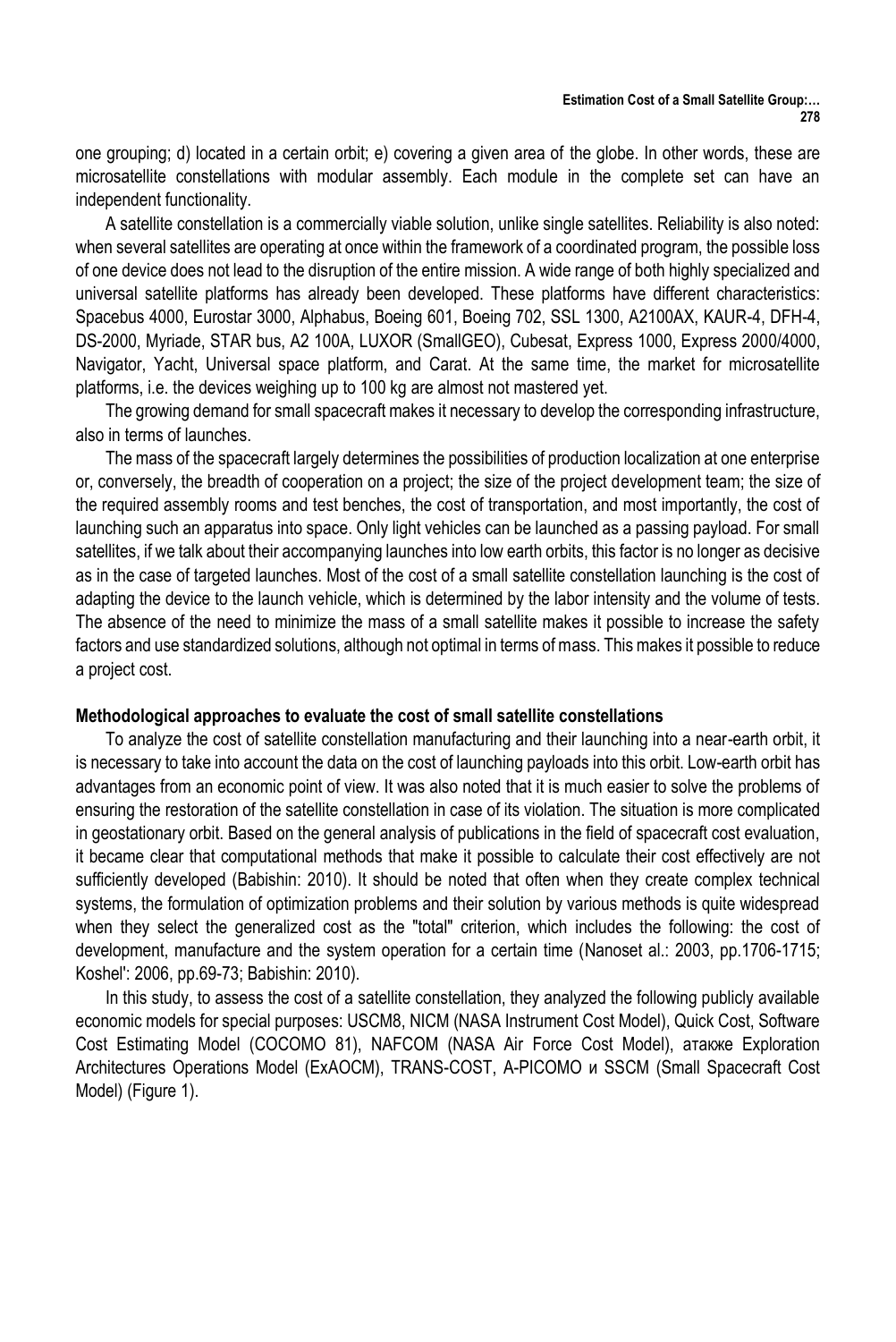| 1. USCM8      | 2. NICM     | 3. Quick Cost                        |
|---------------|-------------|--------------------------------------|
| 4. COCOMO81   | 5. NAFCOM   | 6. ExAOCM                            |
| 7. TRANS-COST | 8. A-PICOMO | 9. The Aerospace<br>Corporation SSCM |

**Figure 1.** Economic models for satellite constellation cost evaluation

1. USCM8 is a parametric estimation tool based on previously collected statistics of actual spacecraft development costs (Hu et al.: 2004).

2. NICM is a MS Excel-based tool that uses VBA macros to estimate the cost of NASA instruments, where the following variables are taken into account: mass; power; data transmission speed; duration of existence in space; frequency in fractions; variable indicating belonging to the orbit; year of launch; team experience; the complexity of the apparatus in percent.

3. The Quick Cost model is the regression model where the project price acts as the dependent variable, and the following factors are considered: the total development cost and one unit of the flight cost in dollars (2010) (Nagowah et al.: 2015).

4. The COCOMO81 model is an algorithmic model for estimating the cost of software development (Boehm: 1981).

5. NAFCOM – a parametric evaluation program for space equipment. It is used for a wide range: launch vehicles, spacecraft with and without crew, and engines.

6. ExAOCM - a NASA model to meet the need for sound systematic estimates of operating costs for the development of exploration systems.

7. TRANS-COST - the model for assessing the cost of a launch vehicle development, manufacture and operation (Koelle: 1984, pp.803-817).

8. A-PICOMO - the model for assessing the cost of the spacecraft "Kubsatov" development and manufacture (Anderson et al.: 2014, pp.1-16; Kaslow&Madni: 2018, pp.381-393; Zaidi et al.: 2019, pp.242- 268; Gregory et al.: 2020, pp.1-11).

9. The Aerospace Corporation SSCM (Small Satellite Cost Model) cost model - the parametric cost model for the development and manufacture of spacecraft weighing less than 1000 kg. A series of mathematical calculations that relate the cost of a spacecraft to the physical, technical and operational parameters that affect the cost of a small spacecraft. The aerospace corporation methodology is based on 8 steps: defining the purpose of the model building; the analysis of existing literature; behavioral analysis; the review of existing ratings, expert assessments by the Delphi method; collection of quantitative data; the Bayesian model APosteriori is defined; the model is refined, quantitative data are obtained. However, its application requires specialized software, namely the Freja program.

Special attention should be paid to the methodology for the spacecraft calculation with a modular approach proposed by John Enright, Cyrus Gill and David Miller (Enright et al.: 1998, pp.133-158).

In their paper, they noted that many industries have achieved significant cost savings through the use of modular engineering approaches. They discussed the issues related to the extension of modular design to the space industry. Their cost model is designed to address some of the conflicting advantages and disadvantages between modular and custom designs in a traditional manufacturing approach. However, this technique was not considered within the example of communication satellites.

The analysis of the models allows us to conclude that they should be based on the statistics of similar projects that have already been implemented or are being prepared for implementation abroad and in the Russian Federation. At the same time, since such projects can use foreign technologies and components, the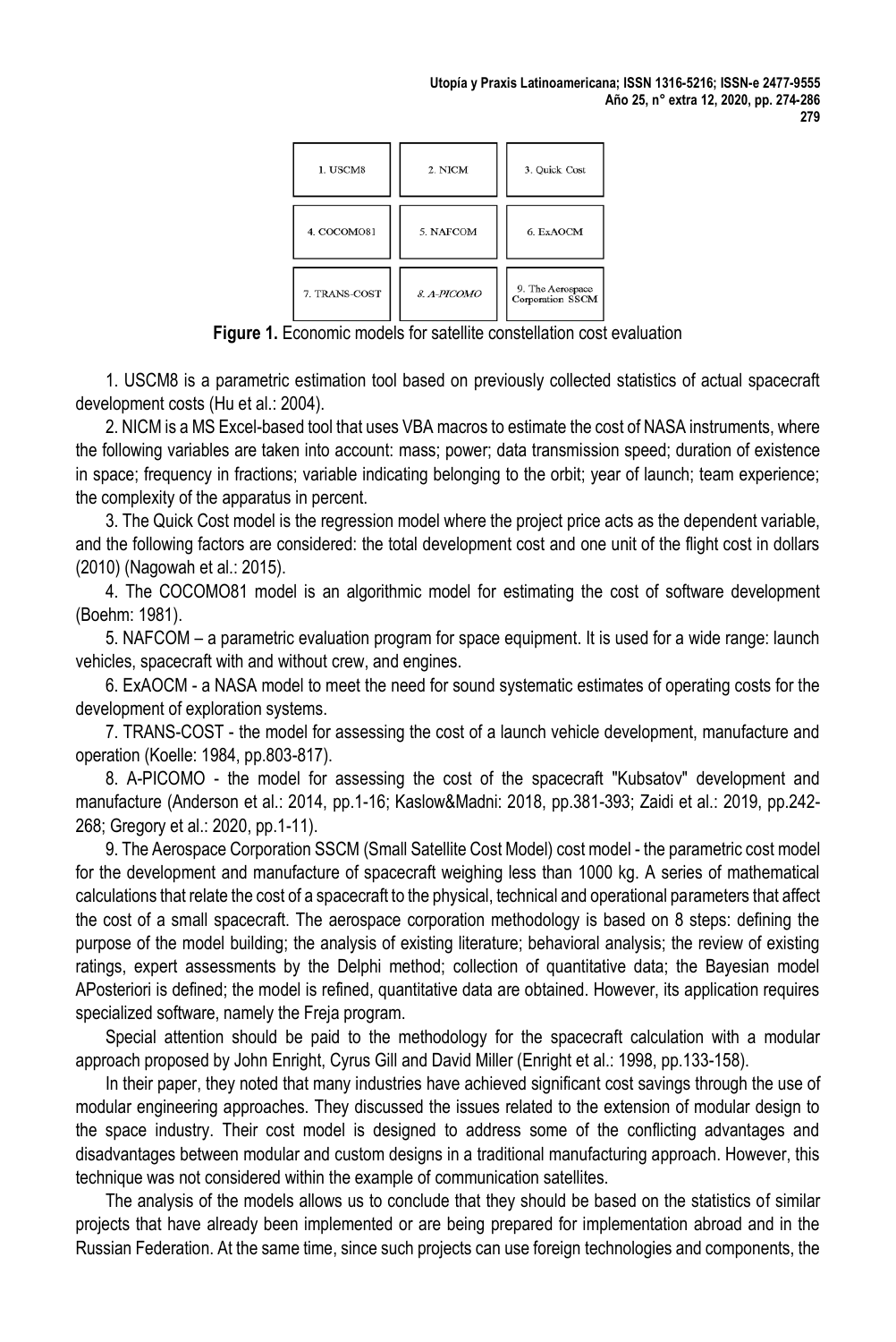cost model should take into account the level of prices abroad, that is, be global, but taking into account the Russian conditions for such project conduct. The main limitation in calculation the cost of a spacecraft is the unavailability of software for a wide range of researchers.

A number of authors and space analytical agencies note that the cost estimation error should be no more than 20% and it should be decreased with the accumulation of statistics specifically for domestic projects (Spechtet al.: 2015, pp.9-14).

With all the variety of cost estimation models, none of them estimate the cost of small constellations of satellites with their launch into low-earth orbit via a modular approach. This is a difficult task for the following reasons (Figure 2).



**Figure 2.** Reasons for the complexity of small satellite constellation cost evaluation with a modular approach Thus, there is a need to formulate a methodology for assessing the cost of microsatellite constellations with a modular approach and to develop reliable components of the cost model. These data are relevant for a serial approach to the production of small satellite constellations, which will significantly reduce the cost of a constellation unit production.

# *DISCUSSION*

# **Factors and elements of the methodology for calculating the cost of small satellite constellations**

As was noted earlier, after conducting a general analysis of publications in the field of assessing the cost of spacecraft, it became clear that the computational methods that make it possible to calculate their cost effectively are insufficiently developed and it becomes necessary to develop an algorithm for assessing the cost of a small spacecraft during serial production. For this, the factors affecting the cost of the satellite constellation are identified and considered (Figure 3).

|  | Small satellite constellation<br>with a modular approach to<br>assembly | • throughput, Gbit/s<br>• number of modules on a universal platform, pieces<br>• number of spacecraft in a satellite constellation, pieces<br>• number of functions, units |  |
|--|-------------------------------------------------------------------------|----------------------------------------------------------------------------------------------------------------------------------------------------------------------------|--|
|  |                                                                         |                                                                                                                                                                            |  |

**Figure 3.** The factors affecting the cost of a small satellite constellation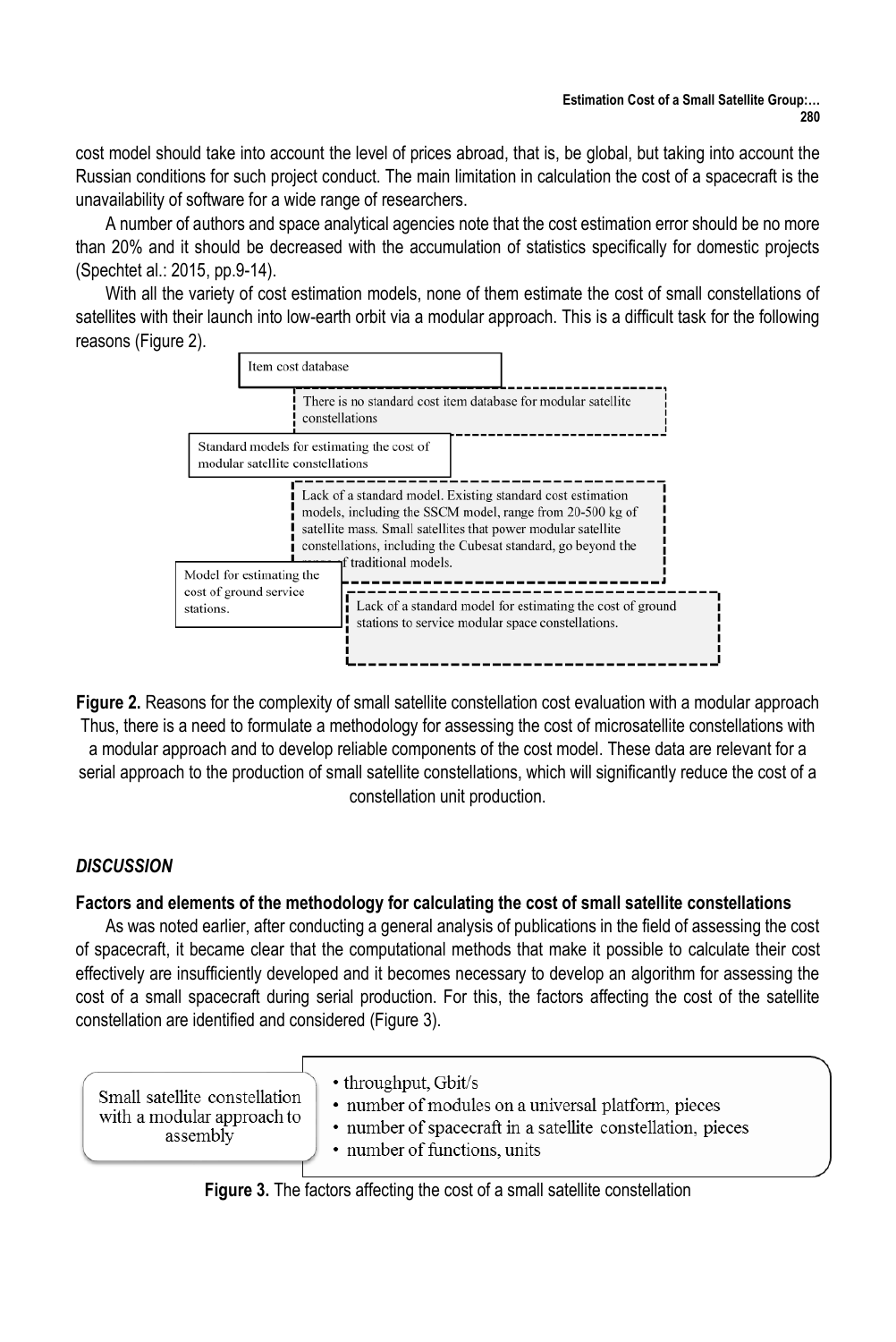Depending on the type of satellite, engineering solutions for completing each unit in the grouping, the specified functionality, the indicators for calculating the cost may vary. The metrics presented in Figure 3 can be found in publicly available sources, as well as the data provided by engineers. The bandwidth is set independently, depending on the requirements of consumers to manufacturers, or depending on the trends in the modern spacecraft market to calculate the approximate cost of a satellite.

In the case of communication satellites, it is important to take into account the second level factors - the satellite capacity levels (Figure 4).

Currently, the population of the Earth receives much less bandwidth than they need for satellite services. There is a need for quick download and playback of online multimedia content. Enterprise customers need access to central servers and network applications on their networks with remote access without delay. Currently, communication satellites with low bandwidth are not of interest, therefore, it was decided not to consider them in detail. The number of modules is set depending on the requirements for the satellite, taking into account the need for a satellite de-orbiting system. The number of spacecrafts in a satellite constellation is set depending on the declared functional requirements.

Calculations also require the data on the number of small spacecrafts in the satellite constellation, depending on the capacity. This data is provided by engineers. In the present study, the authors have the data shown in Table 2.



**Figure 4.** Bandwidth levels of communication satellites

| <b>Bandwidth</b> | Number of spacecraft |
|------------------|----------------------|
| <b>VHR</b>       | 193                  |
| ΗR               | 193                  |
| <b>MR</b>        | 193                  |
| Total (N):       | 579                  |

**Table 2.** The number of spacecrafts in the satellite constellation, depending on the capacity

There are several stages involved in obtaining a finished satellite with a launch into a near-earth orbit: design, development and assembly, testing and launch costs. Thus, the following data are required for each satellite with a certain capacity (Table 3). The cost of development stages depends on the specific calculation period.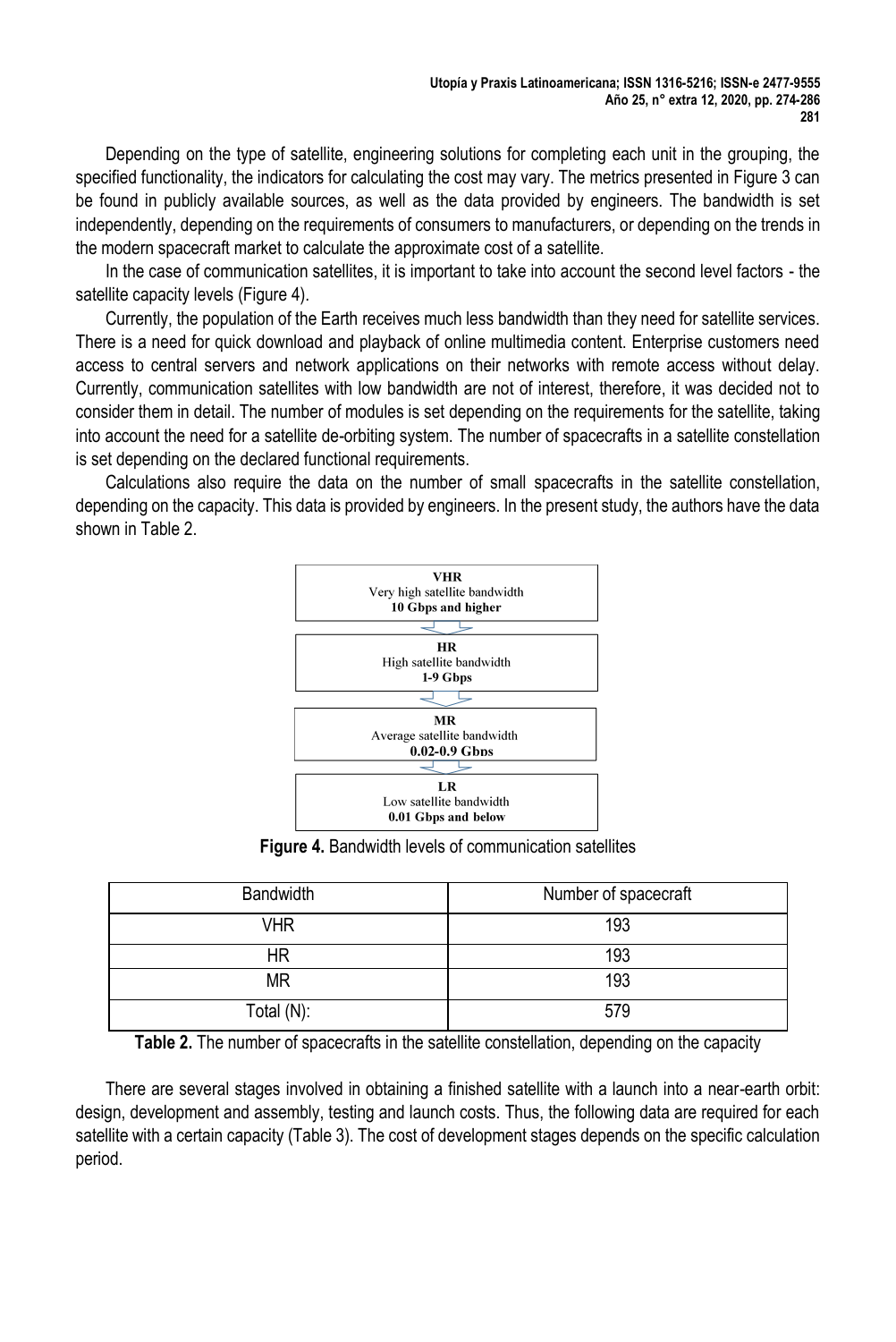| <b>VHR</b>                        |          |
|-----------------------------------|----------|
| $VD_t$ -design                    | 60000,00 |
| $VP_c$ – development and assembly | 10000,00 |
| $VT_c - \text{testing}$           | 1000,00  |
| ΗR                                |          |
| $HDc$ design                      | 10000,00 |
| $HP_c$ – development and assembly | 2000,00  |
| $HT_c$ -testing                   | 200,00   |
| <b>MR</b>                         |          |
| $MDc$ - design                    | 5000,00  |
| $MP_c$ – development and assembly | 1000,00  |
| $MT_{c}$ -testing                 | 100,00   |

**Table 3.** The cost of a communication satellite development depending on the capacity, thousand US dollars

Also, to calculate the cost of a microsatellite constellation in a modular way, it is necessary to take into account some of the coefficients presented in Table 4.

| Design     |      |
|------------|------|
| U          | 0,80 |
|            | 0,40 |
| Production |      |
|            | 1,10 |
| Launch     |      |
|            | 1,05 |

**Table 4.** The factors for adjusting the cost of a communication satellite depending on the quality characteristics of small satellites in the module

Where α - the increase of one module development cost in comparison with the traditional development of a spacecraft;

β - The coefficient showing the decrease of each subsequent mission cost, collected using a modular approach;

ρ - The coefficient showing the difference between production costs for modular and traditional approaches;

 $\mu$  - The coefficient reflecting the mass increase of a modular spacecraft in comparison with a similar one, designed as a unique product using the traditional approach.

It should be noted that the coefficients are adjusted as the work progresses. Therefore, α andβ should be chosen so that  $\alpha$  +  $\beta$  > 1. For example, if  $\alpha$  = 0.8 and  $\beta$  = 0.4, then the first mission (declared functionality) will cost 20.00% more than with the traditional approach, but each subsequent mission will cost only 40.00% of the due cost. The model also assumes the following: if the launch costs are constant (that is, we can assume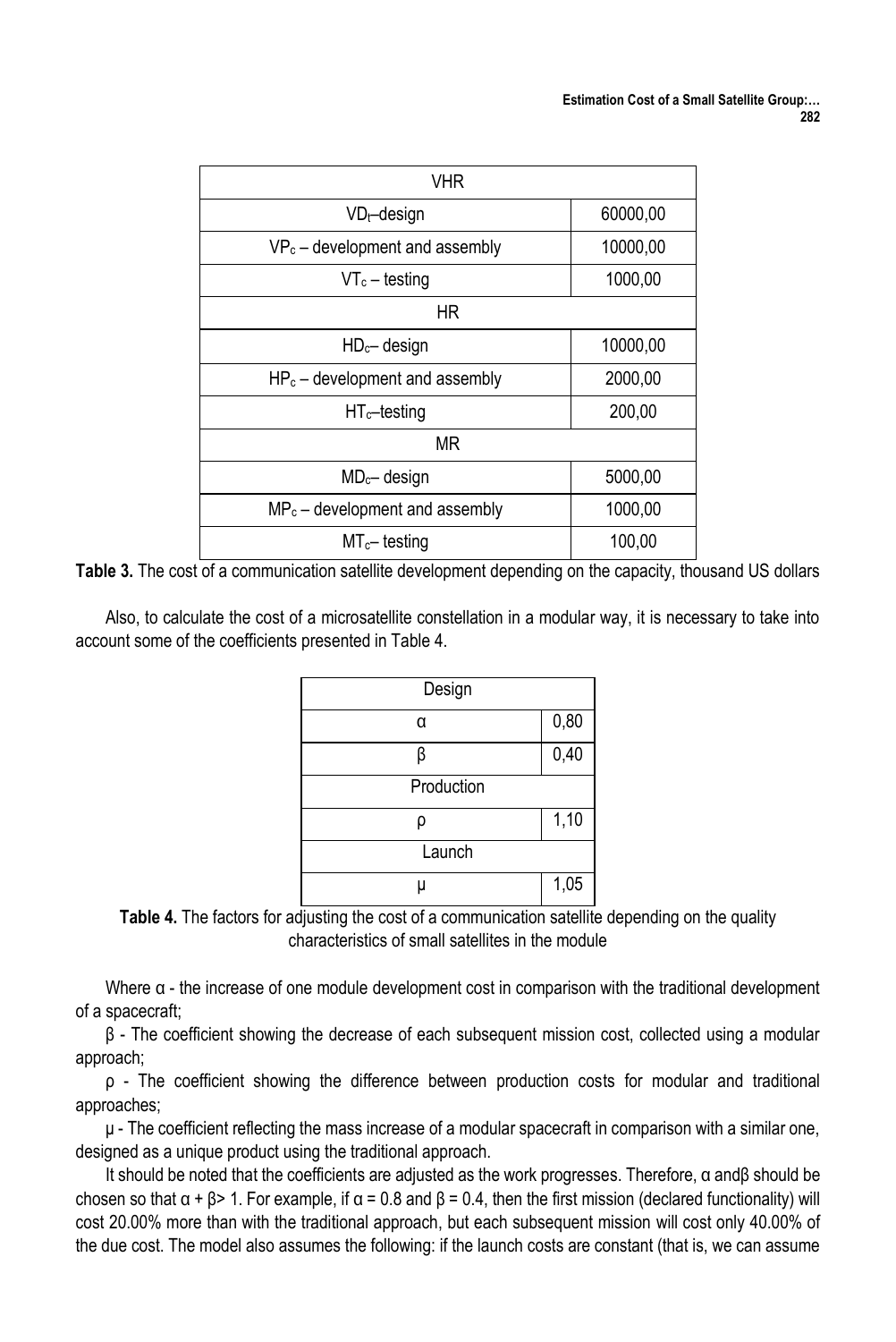that \$/kg), the ratio for the traditional and modular approaches of launch costs is equal to the ratio of the spacecraft mass and is equal to μ. Thus, the variable μ is the ratio between testing costs. It is expected that  $\mu$  is 1. The value of  $\mu$  = 1.05 (i.e. 5.00% increase in mass) was assumed for this work. A more detailed cost analysis can be performed using real weights. This, however, would require considering the various types of launch restrictions and statistics.

Micro-satellite constellation research is becoming more popular because of its inherent cost advantages associated with reliability. This is demonstrated in many mission classes (function sets). A full calculation according to the model will determine the corresponding costs for the production of small space constellations of a modular type.

#### *CONCLUSION*

Thus, the conducted content analysis of the existing concepts of "satellite constellation" made it possible to identify the missing features for a complete definition of a small satellite constellation. The article offers the author's definition, which takes into account technical solutions, the functionality of the satellite constellation modules and the coverage area. The review of methods for estimating the cost of space constellations made it possible to conclude that the methodology for calculating the cost of small space constellations with a modular approach should be based on the statistics of similar projects that have already been implemented or are being prepared for implementation abroad and in the Russian Federation. At that, since such projects can use foreign technologies and components, the cost model should take into account the level of prices abroad, that is, be global, but taking into account the Russian conditions for conducting such projects. The main limitation in calculating the cost of a spacecraft is the unavailability of software for a wide range of researchers. As the reasons for the complexity of small satellite constellation cost estimation with the modular approach, three blocks have been identified: the absence of a standard database by cost items, the absence of a standard economic model for estimating the cost of modular satellite constellations, and the absence of a standard model for estimating the cost of ground stations to service modular space constellations.

The following factors have been identified as the factors affecting the calculation of small satellite constellation cost: bandwidth in Gbit/s, the number of modules on a universal platform in pieces, the number of spacecraft in the satellite constellation in pieces, and the number of functions in units. Depending on the capacity of the communication satellites, the possible number of satellites in a modular platform is presented. According to the recommendations of engineers, the coefficients of a communication satellite cost are presented depending on the quality characteristics of small satellites in the module. These coefficients are one of the elements of the methodology for calculating the cost of a small satellite constellation.

The above research materials confirm the relevance of work in the field of studying the principles, methods and technologies for developing a universal microsatellite platform to work as the part of satellite constellations for various purposes. The main tendency to reduce the cost of satellites, while maintaining their high efficiency, is the rejection of expensive medium and heavy satellites in favor of small and ultra-small spacecraft. It was also found that a satellite constellation is a commercially viable solution, in contrast to single satellites: in terms of development, assembly and launch into orbit. At the moment, there is a tendency to create spacecraft of an open modular structure (LEGO-principle), which will allow, from an economic point of view, to reduce costs for companies at all stages of this product manufacture and sale.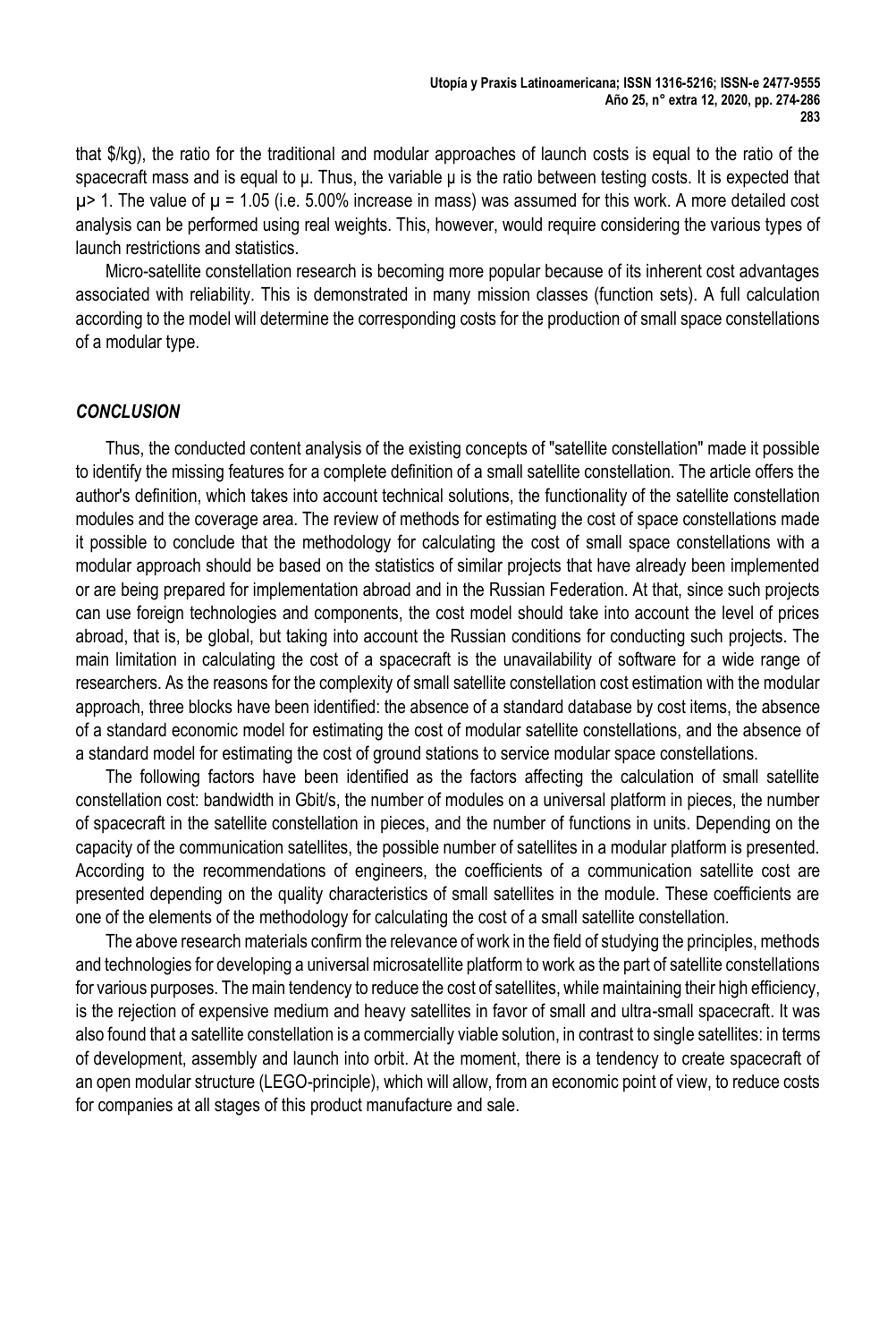# *BIBLIOGRAPHY*

ANDERSON, L, COLE, B, YNTEMA, R, BAJAJ, M, SPANGELO, S, KASLOW, D& ASUNDI, S (2014). "Enterprise modeling for CubeSats",IEEE AerospaceConference, pp.1-16.

BABISHIN, VD (2002). Metodologicheskieosnovysintezatehnologij avtomatizirovannogo upravlenija kosmicheskimiapparatami v uslovijahogranichennyhresursov,M.: MGUL.

BANKET, VL (2015). "Programma sozdanija sistemy sputnikovoj svjazi",Jekonomika i svjaz', pp.125-139.

BATENI, SM, ENTEKHABI, D & CASTELLI, F (2013). "Mapping evaporation and estimation of surface control of evaporation using remotely sensed land surface temperature from a constellation of satellites",Water Resources Research, 49(2), pp.950-968.

BOEHM, BW (1981). Software EngineeringEconomics, Prentice Hall.

DULLIEV, AM & ZABOTIN, VI (2003). "Analiz ballisticheskih struktur sputnikovyh sistem mnogokanal'noj svjazi",Kosmicheskie issledovanija, 41(6), pp.616-621.

ENRIGHT J, JILLA C& MILLER, D (1998). "Modularity and spacecraft cost",Journal of Reducing Space Mission Cost, 1(2), pp.133-158.

FURNISS, T (1991). "Iridiumcomsat causes headache for insurers",FlightInt, 140(4228).

GALIEV, SHI & ZABOTIN, VI (1990). "Sistemy iz minimal'nogo chisla sputnikov dlja mnogokratnogo obzora Zemli",Issled. Zemli iz kosmosa, pp.102-108.

GALIEV, SHI & ZABOTIN, VI (1992). "O nepreryvnom obzore poverhnosti Zemli",Issledovanie Zemli iz kosmosa, pp.117-120.

GALIEV, SHI & ZABOTIN, VI (1993). "Modeli sputnikovyh sistem global'noj svjazi i metody analiza i sinteza ih struktur",Issledovanija Zemli iz kosmosa, pp.66-74.

GERMANENKO, IS (2014). "Model' ocenki vlijanija korreljacionnoj zavisimosti pogreshnostej koordinat na tochnost' opredelenija otnositel'noj pozicii pri sovmestnom manevrirovanii korablej",Izvestija JuFU. Tehnicheskie nauki, 11(160), pp.14-18.

GREGORY, JM, KANG, JS, BRUNINGA, R, SEGA, RM, BORKY, JM, KASLOW, D & DOWNEY, GH (2020). "Applying a Model-Based Approach to Develop a Standardized Template for CubeSat-class Satellites." In 2020 IEEE Aerospace Conference,IEEE, pp.1-11.

HU, SP, FONG, F & ENSER, B (2004). CostImprovement Curve Analysis of the USCM8 Database UsingQuantity As anIndependentVariable (QAIV), Space 2004 Conferenceand Exhibit.

ILYIN, SS, LUKIN, VV & SHUMILOV, JJ (2018). "Metodika chislennoj optimizacii raspolozhenija sputnikov svjazi na orbitah",Preprinty Instituta prikladnoj matematiki im. MV Keldysha RAN, pp.199-223.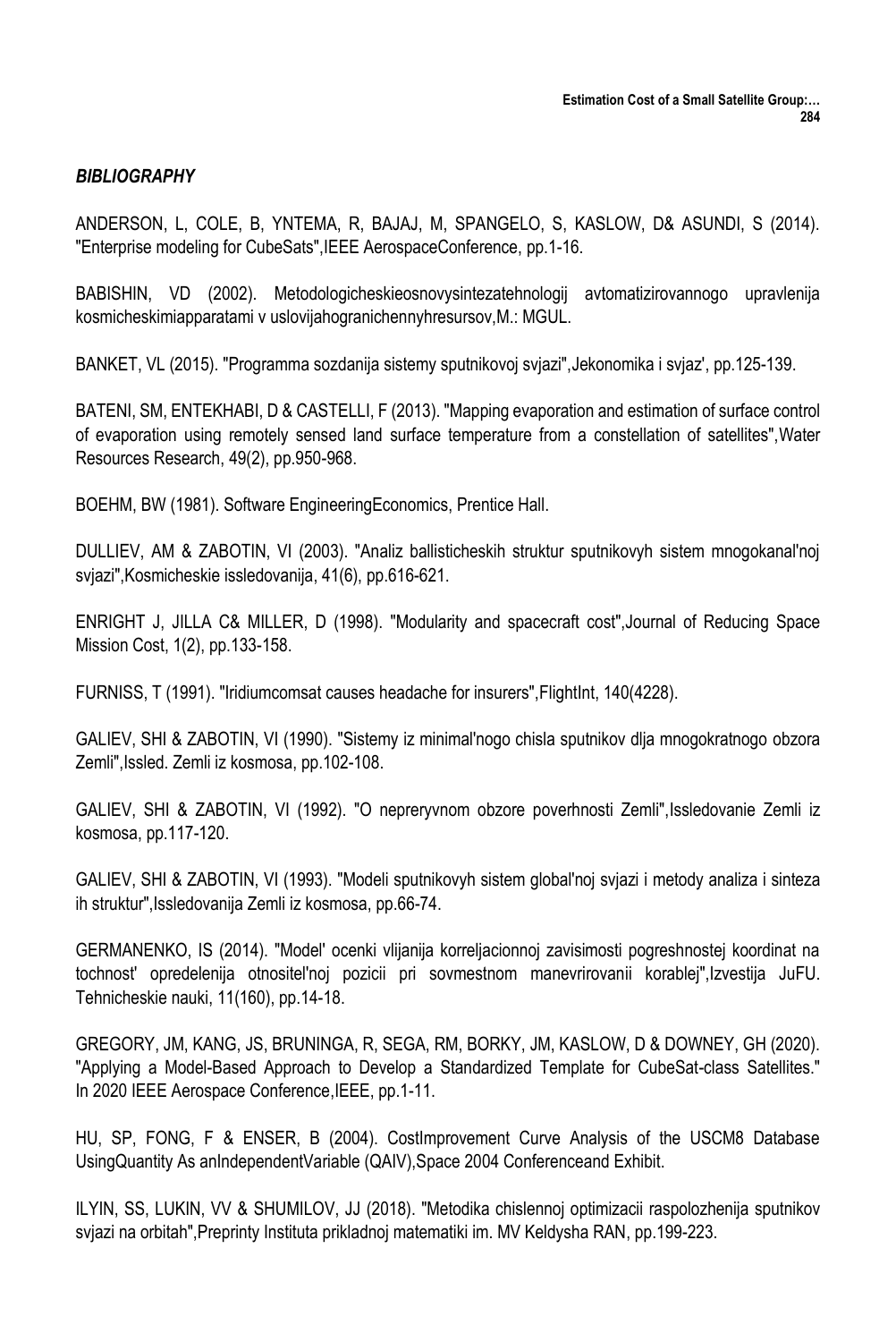IRACI, G & GNAM, C (2018). An Open Source Radio for Low Cost Small Satellite Ranging.

KASLOW, D & MADNI, AM (2018). "Validation and verification of MBSE-compliant CubeSat reference model." In Disciplinary Convergence in Systems Engineering Research,Springer, Cham, pp.381-393.

KOELLE, DE (1984). "The transcost-model for launch vehicle cost estimation and its application to future systems analysis", Acta Astronautica, 11(12), pp.803-817.

KOSHEL', AV (2006). "Metodika rascheta stoimosti sputnikov-retransljatorov", Sistemy obrabotki informacii,pp.69-73.

LAWTON, JA (1987). "Numerical method for rapidly determining satellite – satellite and satellite – groundstation in viewperiods",J. Guidance, Control and Dynamics, 10(1), pp.32-36.

MAUS, S, LÜHR, H & PURUCKER, M (2006). "Simulation of the high-degree lithospheric fieldrecovery for theSwarmconstellationofsatellites",Earth, planetsandspace, 58(4), pp.397-407.

MCINNES, CR (1995). "Autonomous ring formation for a planar constellationofsatellites",JournalofGuidance, Control, and Dynamics, 18(5), pp.1215-1217.

MOZHAEV, GV (1972). "Zadachi o nepreryvnom obzoreZemli i kinematicheskipravil'nyesputnikovyesistemy",Kosmicheskieisledovanija, 10(6), pp.833-840.

NAGOWAH, L, BIBI, H & BACHUN, B. (2015). A QuickEstimation Approach to Software CostEstimation.

NANOS, AA, SAMARAS, T, VAFIADIS, EE & SAHALOS, JN (2003). "On the Safety Evaluation ofthe space in the vicinity of anaperture antenna",IEEE Transactions onantennas andpropagation, 51(8), pp.1706-1715.

RICHARDS, G (1980). "Navstar – a complete global navigation system",Space flight. A publication of the Btitish Interplanetary Society, 22(1), pp.2-6.

SHHERBAN', IV, KONEV, DS & TOLMACHEV, SA (2015). Kompleksirovaniegrubyhinercial'nyhdatchikov i mobil'nogo GPS navigatoratransportnogosredstva,IzvestijaJuFU. Tehnicheskie nauki.

SPECHT, S, MANIA, M, SKORA, M & SPECHT, M (2015). "Accuracy of the GPS Positioning System in the Context of Increasing theNumberofSatellites in theConstellation",PolishMaritimeResearch, 22(2), pp.9-14.

VATALARO, F, CORAZZA, JE & KAINI, K (1995). "Analysis of LEO, MEO, and GEO global mobile satellite systems in the presence of interference and fading",IEEE Journal on selected areas in communications, 13(2), pp.291-300.

VOLOSHIN, VI & LEVENKO, AS (2017). "AnaliztendencijrazvitijarynkadistancionnogozondirovanijaZemli",Vremja,pp.2000-2002.

ZABOTIN, VI (1994). "Modeli sputnikovyh sistem global'noj svjazi na jellipticheskih orbitah",Issledovanija Zemli iz kosmosa, pp.70-77.